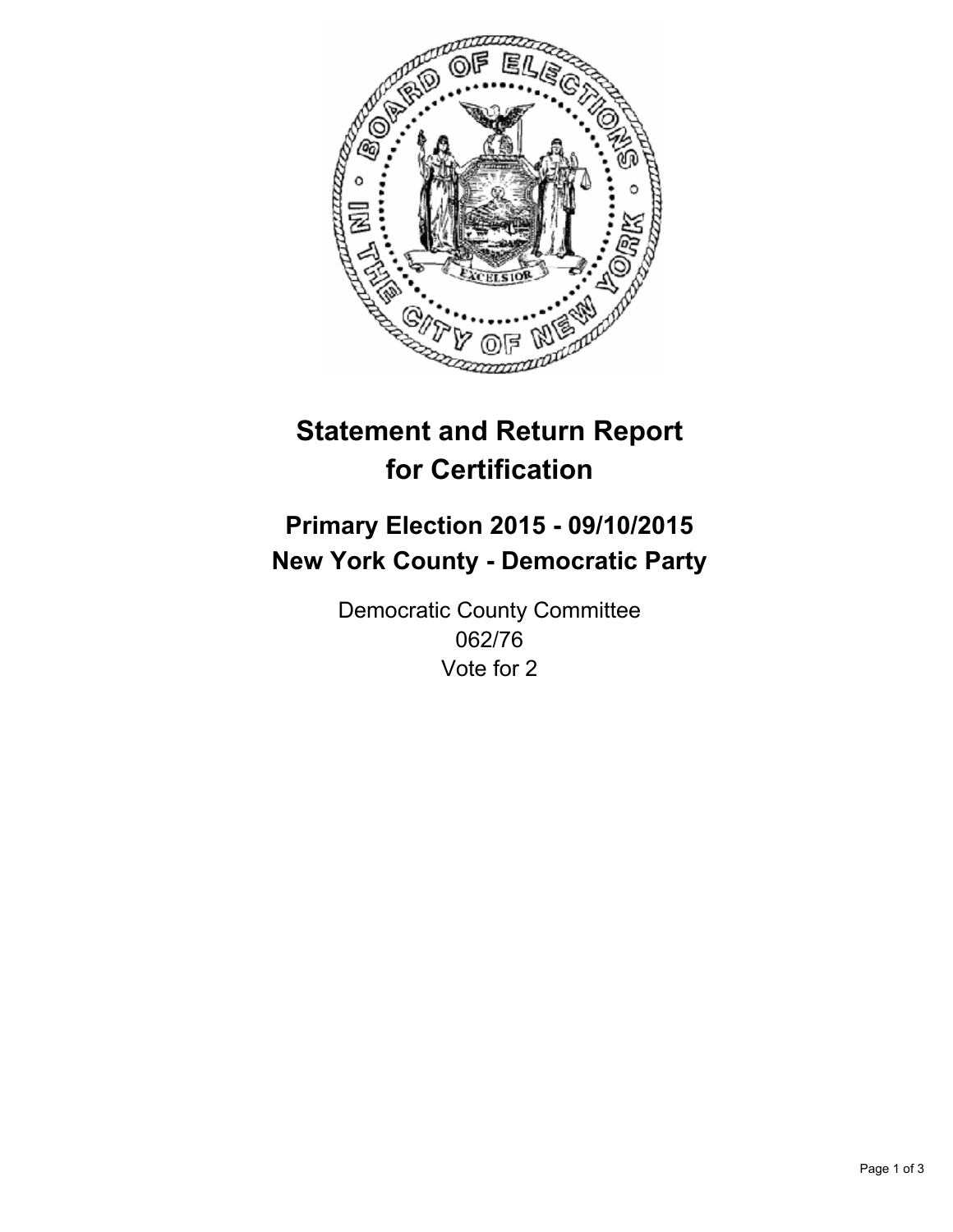

### **Assembly District 76**

| <b>PUBLIC COUNTER</b>                                    | 16 |
|----------------------------------------------------------|----|
| ABSENTEE/MILITARY                                        | 4  |
| <b>AFFIDAVIT</b>                                         | 0  |
| <b>Total Ballots</b>                                     | 20 |
| Less - Inapplicable Federal/Special Presidential Ballots | 0  |
| <b>Total Applicable Ballots</b>                          | 20 |
| JAMES G. CLYNES                                          | 5  |
| RODGER K. PARSONS                                        | 4  |
| <b>ALAN FELDSTEIN</b>                                    | 4  |
| <b>JULIETTE LEVY</b>                                     | 4  |
| <b>Total Votes</b>                                       | 17 |
| Unrecorded                                               | 23 |